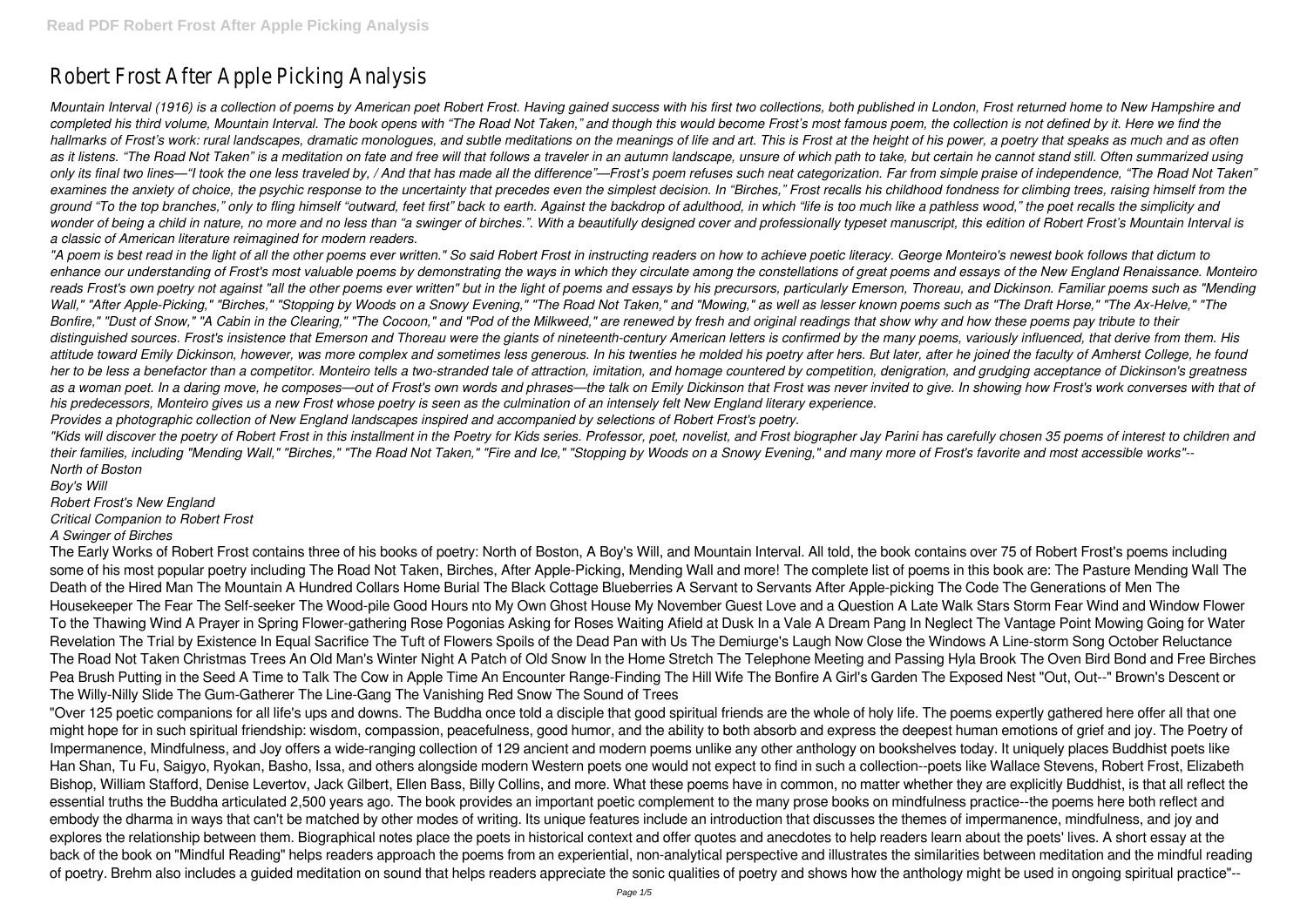A new paperback version of the well-known poem about birch trees and the pleasures of climbing them is filled with stunning paintings that enhance Frost's classic work. Original. 15,000 first printing.

Two early volumes of poetry (1913–1914) contain many of the poet's finest, best-known works: "Mending Wall," "After Apple-Picking," "The Death of the Hired Man," many more. Reprinted complete and unabridged.

Selected Poems

Meta-meditation in Robert Frost's "The Wood-pile", "After Apple-picking", and "Directive"

Poems of Robert Frost for Young People

The Second Book of Modern Verse: A Selection from the Work of Contemporaneous American Poets

Robert Frost

*As part of the Literature Network, Chris Beasley presents the full text of the poem entitled "After Apple-Picking." This poem was written by the American poet Robert Frost (1874-1963), who was awarded numerous Pulitzer prizes for his poetry.*

*A collection of Frost's timeless poetry, visually reimagined.*

Robert Frost: The Ethics of Ambiguity examines Frost's ethical positioning as a poet in the age of modernism. The argument is that Frost constructs his poetry with deliberate formal ambiguity, withholding clear resolutions from the reader. Therefore, the poem itself functions as metaphor, inviting the reader into a participation in constructing meaning. Furthermore, the ambiguity of ethical positioning was intrinsic to Frost himself. Nonetheless, by holding his poetry up to several traditional ethical views -- Rationalist, Theological, Existentialist, Deotological, and Social Ethics -- one may define a congruent ethical pattern in both the poetry and the person.

*A Study Guide for Robert Frost's "After Apple-Picking," excerpted from Gale's acclaimed Poetry for Students.This concise study guide includes plot summary; character analysis; author biography; study questions; historical context; suggestions for further reading; and much more. For any literature project, trust Poetry for Students for all of your research needs.*

*Robert Louis Stevenson's classic children's poem about dreamland is given new life in Rob Hunter's beautifully illustrated picture book. Birches*

*A Divided Poet A Further Range Bloom's how to Write about Robert Frost Haiku Notebook*

Frost's early poems, selected by poet David Orr for the centennial of "The Road Not Taken" A Penguin Classics Deluxe edition For one hundred years, Robert Frost's "The Road Not Taken" has enchanted and challenged readers with its deceptively simple premise—a person reaches a fork in the road, facing a choice full of doubt and possibility. The Road Not Taken and Other Poems presents Frost's best-loved poem along with other works from his brilliant early years, including such poems as "After Apple-Picking," "The Oven Bird," and "Mending Wall." Award-winning poet and critic David Orr's introduction discusses why Frost remains so central (if often misunderstood) in American culture and how the beautiful intricacy of his poetry keeps inviting generation after generation to search for meaning in his work. For more than sixty-five years, Penguin has been the leading publisher of classic literature in the English-speaking world. With more than 1,500 titles, Penguin Classics represents a global bookshelf of the best works throughout history and across genres and disciplines. Readers trust the series to provide authoritative texts enhanced by introductions and notes by distinguished scholars and contemporary authors, as well as up-to-date translations by award-winning translators.

To make sense of free verse" in theory or in practice, the whole study of prosody--the function of rhythm in poetry--must be revised and rethought. Stating this as the issue that poets and critics have faced in the past century, Charles Hartman takes up the challenge and develops a theory of prosody that includes the most characteristic forms of twentieth-century poetry. Originally published in 1981. The Princeton Legacy Library uses the latest print-on-demand technology to again make available previously out-of-print books from the distinguished backlist of Princeton University Press. These editions preserve the original texts of these important books while presenting them in durable paperback and hardcover editions. The goal of the Princeton Legacy Library is to vastly increase access to the rich scholarly heritage found in the thousands of books published by Princeton University Press since its founding in 1905. This notebook is a bridge between technical manuals on how to write haiku poetry and collections of haiku. There are two hundred haiku and senryu poems from w. f. owen $A\phi A\hat{A}$ s last several years of writing. As a professor of interpersonal communication and an award-winning haiku writer, the author presents commentaries, perceptions, brief stories and haibun that are intended to help authors new to this art compose their poems. Included are first-place poems from the Harold Henderson Haiku Contest (2004) and the Gerald Brady Senryu Contests (2002, 2003) sponsored by the Haiku Society of America.

Book Six

Featuring the Road Not Taken, Birches, After Apple-Picking, Mending Wall and More!

After Apple-picking

Frost's Long Two-pointed Ladder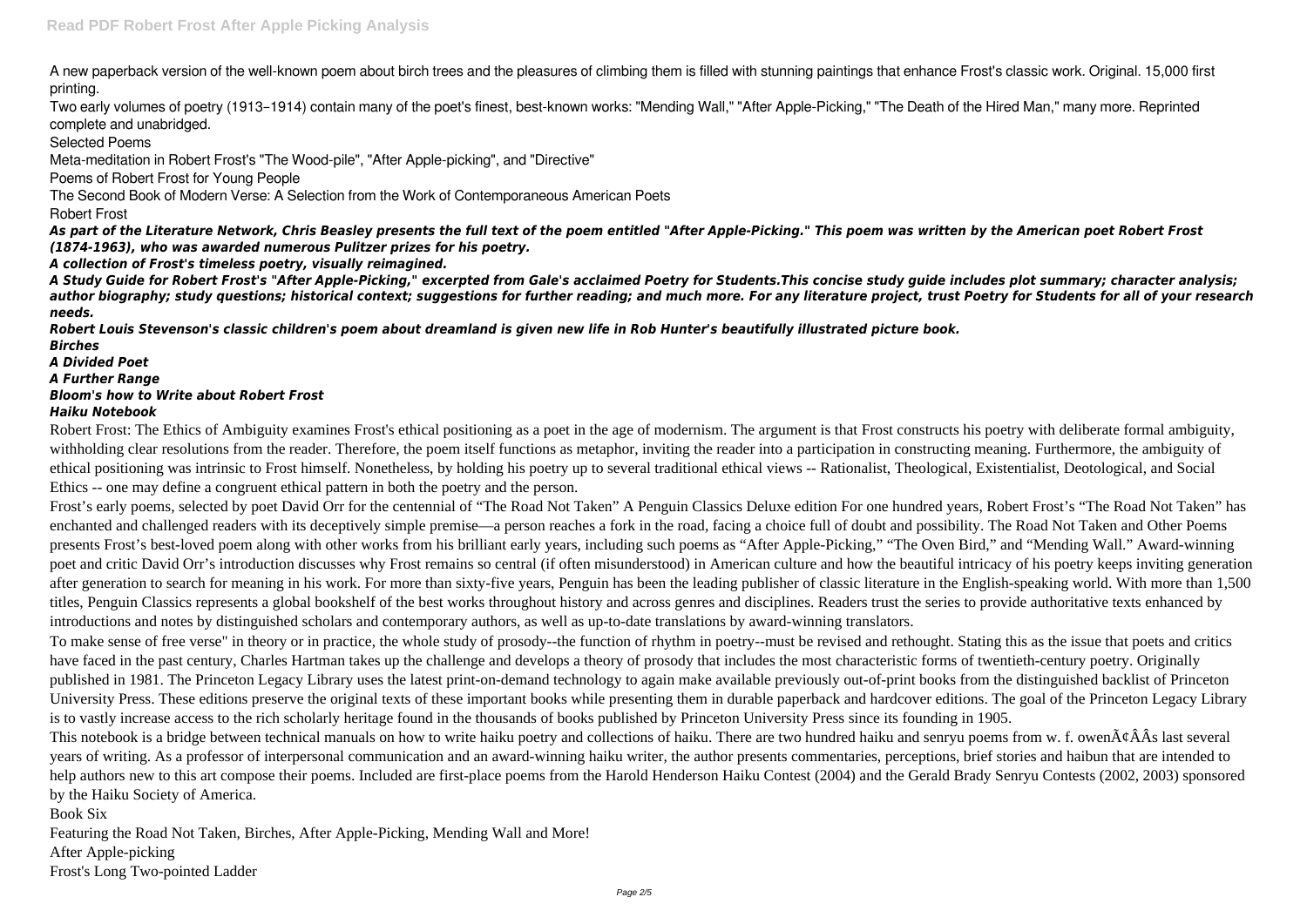Robert Frost: After Apple-Picking

*A guide to writing about the poems of the American author offers instructions for composing different types of essays and contains literary criticism for such works as "Birches," "Mending Wall," "The Road Not Taken," and "Acquainted with the Night."*

*Known for his favorite themes of New England and nature, Robert Frost may well be the most famous American poet of the 20th century. This is an encyclopedic guide to the life and works of this great American poet. It combines critical analysis with information on Frost's life, providing a onestop resource for students.*

*New Hampshire is Robert Frost's poetic tour de force. It won the Pulitzer Prize for excellence in poetry. While Frost had been a respected poet before New Hampshire's release New Hampshire forever cemented Frost's standing as the greatest American Poet. If you've never read Frost, this is the book with which to start. It includes some of his most beloved poems such as "Stopping by Woods on a Snowy Evening," "Nothing Gold Can Stay" and "Fire and Ice." Powerful and Evocative. Poems included are: 'New Hampshire' 'A Star in a Stone-Boat' 'The Census-Taker' 'The Star-Splitter' 'Maple' 'The Ax-Helve' 'The Grindstone' 'Paul's Wife' 'Wild Grapes' 'Place for a Third' 'Two Witches' - 'The Witch of Coos' - 'The Pauper Witch of Grafton' 'An Empty Threat' 'A Fountain, a Bottle, a Donkey's Ears, and Some Books' 'I Will Sing You One-O' 'Fragmentary Blue' 'Fire and Ice' 'In a Disused Graveyard' 'Dust of Snow' 'To E.T.' 'Nothing Gold Can Stay' 'The Runaway' 'The Aim Was Song' 'Stopping by Woods on a Snowy Evening' 'For Once, Then, Something' 'Blue-Butterfly Day' 'The Onset' 'To Earthward' 'Good-by and Keep Cold' 'Two Look at Two' 'Not to Keep' 'A Brook in the City' 'The Kitchen Chimney' 'Looking for a Sunset Bird in Winter' 'A Boundless Moment' 'Evening in a Sugar Orchard' 'Gathering Leaves' 'The Valley's Singing Day' 'Misgiving' 'A Hillside Thaw' 'Plowmen' 'On a Tree Fallen Across the Road' 'Our Singing Strength' 'The Lockless Door' 'The Need of Being Versed in Country Things' No poet is more emblematically American than Robert Frost. Hailed as 'the most eminent, the most distinguished Anglo-American poet' by T.S. Eliot, he is the only writer in history to have been awarded four Pulitzer Prizes. In iconic poems like 'Stopping by Woods on a Snowy Evening', simple images summon the rural landscape of New England, and Frost unfailingly moves the reader with his profound grasp of the human condition. This is the most comprehensive and authoritative volume of Frost's verse available, comprising all eleven volumes of his poems, meticulously edited by Edward Connery Lathem.*

*The Poetry of Impermanence, Mindfulness, and Joy*

*A Boy's Will and North of Boston*

*(Penguin Classics Deluxe Edition)*

*Stopping By Woods on a Snowy Evening*

*Miles to Go*

*This work has been selected by scholars as being culturally important, and is part of the knowledge base of civilization as we know it. This work was reproduced from the original artifact, and remains as true to the original work as possible. Therefore, you will see the original copyright references, library stamps (as most of these works have been housed in our most important libraries around the world), and other notations in the work. This work is in the public domain in the United States of America, and possibly other nations. Within the United States, you may freely copy and distribute this work, as no entity (individual or corporate) has a copyright on the body of the work. As a reproduction of a historical artifact, this work may contain missing or blurred pages, poor pictures, errant marks, etc. Scholars believe, and we concur, that this work is important enough to be preserved, reproduced, and made generally available to the public. We appreciate your support of the preservation process, and thank you for being an important part of keeping this knowledge alive and relevant.*

*This anthology consists of short selections sharply focused on major topics of interest to beginning students of World Civilizations. It combines traditional historical sources with literary and philosophical selections using annotated source readings. This text's mix of poetry, drama, philosophy, and other literary and historical sources offers readers an in-depth look at many aspects of Western Civilization after 1500. Beloved American poet Robert Frost's first three books, in one collection This volume presents Frost's first three books, masterful and innovative collections that contain some of his best-known poems,including "Mowing," "Mending Wall," "After Apple-Picking," "Home Burial," "The Oven Bird," "Birches," and "The Road Not Taken." For more than seventy years, Penguin has been the leading publisher of classic literature in the English-speaking world. With more than 1,700 titles, Penguin Classics represents a global bookshelf of the best works throughout history and across genres and disciplines. Readers trust the series to provide authoritative texts enhanced by introductions and notes by distinguished scholars and contemporary authors, as well as up-to-date translations by award-winning translators.*

*This work has been selected by scholars as being culturally important, and is part of the knowledge base of civilization as we know it. This work was reproduced from the original artifact, and remains as true to the original work as possible. Therefore, you will see the original copyright references, library stamps (as most of these works have been housed in our most important libraries around the world), and other notations in the work. This work is in the public domain in the United States of America, and possibly other nations. Within the United States, you may freely copy and distribute this work, as no entity (individual or corporate) has a copyright on the body of the work.As a reproduction of a historical artifact, this work may contain missing or blurred pages, poor pictures, errant marks, etc. Scholars believe, and we concur, that this work is important enough to be preserved, reproduced, and made generally available to the public. We appreciate your support of the preservation process, and thank you for being an important*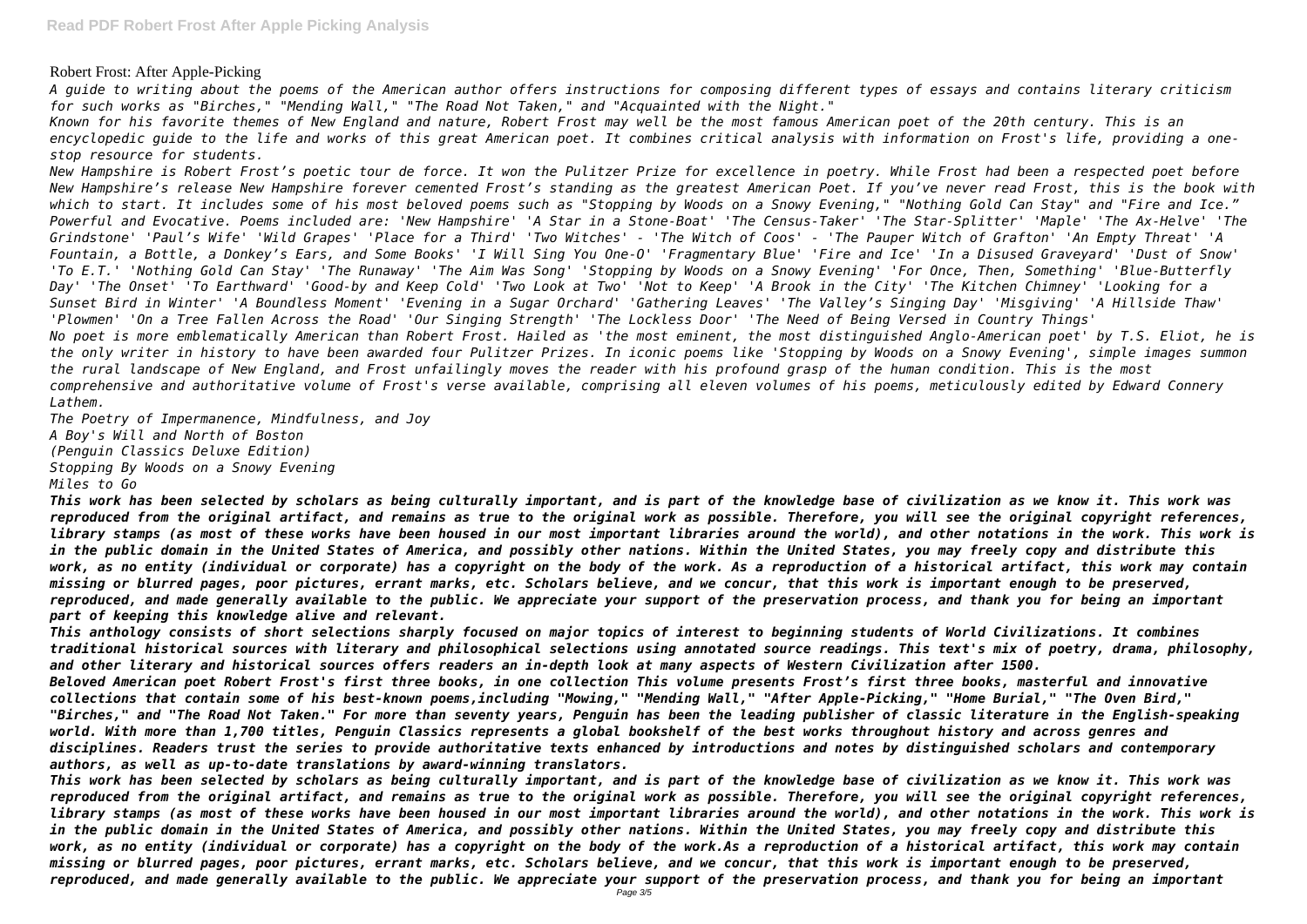*part of keeping this knowledge alive and relevant. Robert Frost and the New England Renaissance A Literary Reference to His Life and Work Apples, Apples, Apples The Road Not Taken and Other Poems Free Verse* **A Study Guide for Robert Frost's After Apple-PickingGale, Cengage Learning Frost's breakthrough book of poetry seen anew as an artistic whole and in the context of the poet's career and development. The work of American poet Robert Frost (1874-1963) aspired to be accessible and colloquial. Instead of looking to Europe for inspiration, as did some of his contemoraries, Frost aimed to develop an authentic voice, with the rhythms and vocabulary of everyday American speech. A selection of thirty-eight poems celebrating the natural and spiritual worlds by the well-loved poet of rural New England. An Essay on Prosody The Land of Nod A Study Guide for Robert Frost's After Apple-Picking**

# **Robert Frost, North of Boston, and the Drama of Disappearance**

**At the heart of this unusually accomplished and affecting first book of poetry is the idea of the hinge—the point of connection, of openings and closings. Maggie Dietz situates herself in the liminal present, bringing together past and future, dream and waking, death and life. Formally exact, rigorous, and tough, these poems accept no easy answers or equations. Dietz creates a world alive with detail and populated with the everyday and strange: amusement-park horses named Virgil and Sisyphus, squirrels hanging over tree branches "like fish." By turns humorous and pained, direct and mysterious, elegiac and elegant, the poems trace for us the journey and persistence of the spirit toward and through its "perennial fall"—both the season and the human condition. Cumulatively, the work moves toward a fragile transcendence, surrendering to difficulty, splendor, and strangeness. "In Perennial Fall, distinct, hard-edged images create a haunting counter-play of distortion, troubled insight or menace. The simultaneous clarity and shadow has the quality of a dream that can be neither forgotten nor settled. This is a spectacular debut and more than that—a wonderful book."—Robert Pinsky**

**Frost's self-described "Christmas circular letter" encapsulates the wisdom of a Vermont farmer and the beauty of his country. Purchase one of 1st World Library's Classic Books and help support our free internet library of downloadable eBooks. 1st World Library-Literary Society is a non-profit educational organization. Visit us online at www.1stWorldLibrary.ORG - SOMETHING there is that doesn't love a wall, That sends the frozen-ground-swell under it, And spills the upper boulders in the sun; And makes gaps even two can pass abreast. The work of hunters is another thing: I have come after them and made repair Where they have left not one stone on a stone, But they would have the rabbit out of hiding, To please the yelping dogs. The gaps I mean, No one has seen them made or heard them made, But at spring mendingtime we find them there. I let my neighbour know beyond the hill; And on a day we meet to walk the line And set the wall between us once again. We keep the wall between us as we go. To each the boulders that have fallen to each. And some are loaves and some so nearly balls We have to use a spell to make them balance: "Stay where you are until our backs are turned!" We wear our fingers rough with handling them. Oh, just another kind of out-door game, One on a side. It comes to little more: There where it is we do not need the wall: He is all pine and I am apple orchard. My apple trees will never get across And eat the cones under his pines, I tell him.**

**The woods are lovely, dark and deep, But I have promises to keep, And miles to go before I sleep, And miles to go before I sleep. From the illustrator of the world's first picture book adaptation of Robert Frost's "The Road Not Taken" comes a new interpretation of another classic Frost poem: "Stopping By Woods on a Snowy Evening." Weaving a simple story of love, loss, and memories with only illustrations and Frost's iconic lines, this stirring picture book introduces young readers to timeless poetry in an unprecedented way. New Hampshire**

**Perennial Fall After "After Apple-Picking" The Robert Frost Encyclopedia The Work of Knowing : with a New Afterword Often thought of as the quintessential poet of New England, Robert Frost is one of the most widely read American poets of the 20th century. But in spite of his ties to New England, he was born in San Francisco; he published his first book of poetry in England**